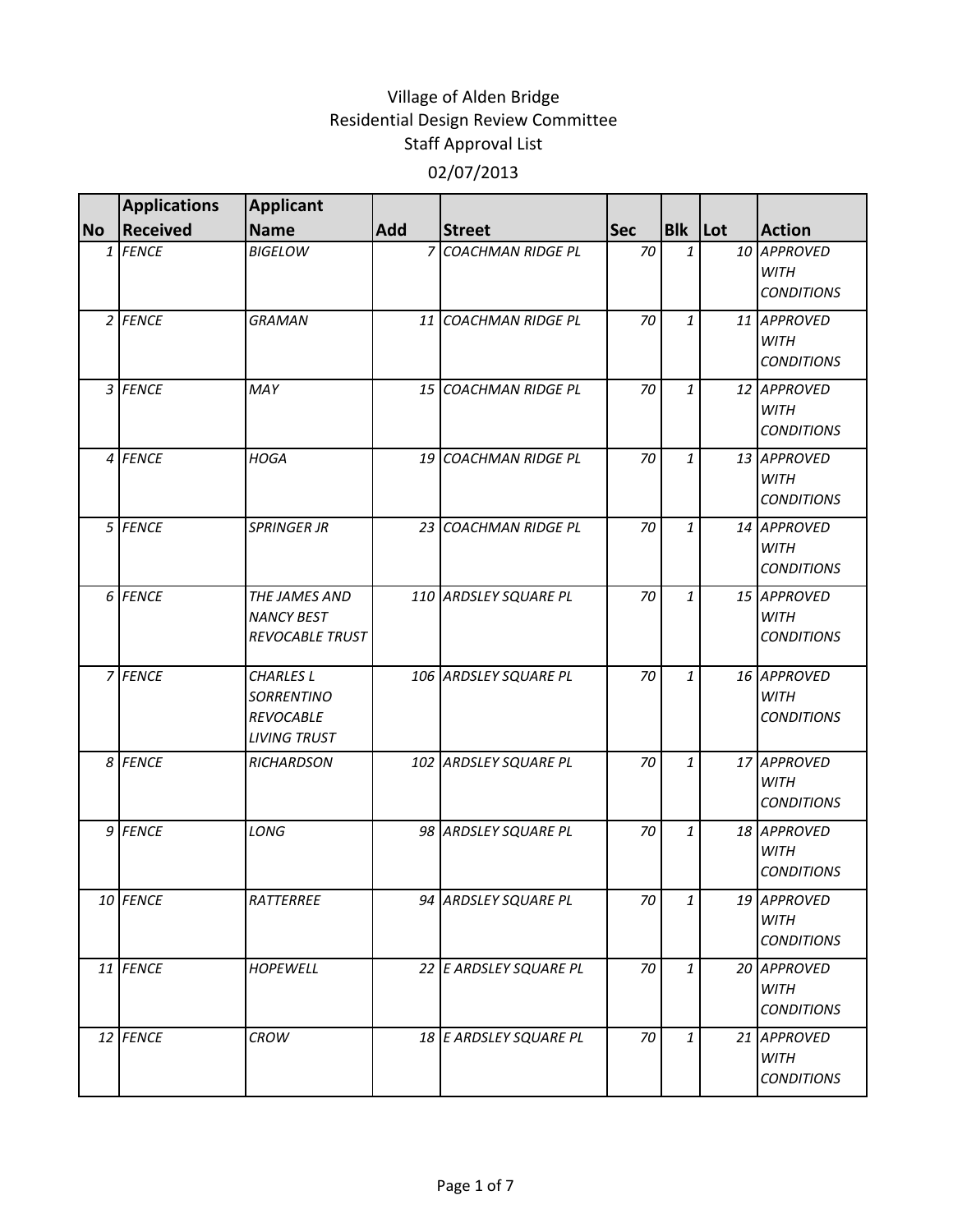|           | <b>Applications</b> | <b>Applicant</b>                            |            |                        |            |                |                                                 |
|-----------|---------------------|---------------------------------------------|------------|------------------------|------------|----------------|-------------------------------------------------|
| <b>No</b> | <b>Received</b>     | <b>Name</b>                                 | <b>Add</b> | <b>Street</b>          | <b>Sec</b> | <b>Blk</b> Lot | <b>Action</b>                                   |
|           | 13 FENCE            | <b>BOSIEN</b>                               |            | 14 E ARDSLEY SQUARE PL | 70         | $\mathbf{1}$   | 22 APPROVED<br><b>WITH</b><br><b>CONDITIONS</b> |
|           | 14 FENCE            | <b>KELLEY</b>                               |            | 10 E ARDSLEY SQUARE PL | 70         | 1              | 23 APPROVED<br><b>WITH</b><br><b>CONDITIONS</b> |
|           | 15 FENCE            | <b>TUCKER FAMILY</b><br><b>LIVING TRUST</b> |            | 6 E ARDSLEY SQUARE PL  | 70         | 1              | 24 APPROVED<br><b>WITH</b><br><b>CONDITIONS</b> |
|           | 16 FENCE            | <b>MOSELEY</b>                              |            | 74 ARDSLEY SQUARE PL   | 70         | 1              | 26 APPROVED<br><b>WITH</b><br><b>CONDITIONS</b> |
|           | 17 FENCE            | SANTARSIERE                                 |            | 70 ARDSLEY SQUARE PL   | 70         | 1              | 27 APPROVED<br><b>WITH</b><br><b>CONDITIONS</b> |
|           | 18 FENCE            | <b>TARVIN</b>                               |            | 66 ARDSLEY SQUARE PL   | 70         | $\mathbf{1}$   | 28 APPROVED<br><b>WITH</b><br><b>CONDITIONS</b> |
|           | 19 FENCE            | PEASE                                       |            | 62 ARDSLEY SQUARE PL   | 70         | 1              | 29 APPROVED<br><b>WITH</b><br><b>CONDITIONS</b> |
|           | 20 FENCE            | <b>RYAN</b>                                 |            | 34 E BELLMEADE PL      | 70         | 1              | 30 APPROVED<br><b>WITH</b><br><b>CONDITIONS</b> |
|           | 21 FENCE            | <b>CALZONE</b>                              |            | 30 E BELLMEADE PL      | 70         | $\mathbf{1}$   | 31 APPROVED<br><b>WITH</b><br><b>CONDITIONS</b> |
|           | 22 FENCE            | <b>HELM</b>                                 |            | 26 E BELLMEADE PL      | 70         | 1              | 32 APPROVED<br><b>WITH</b><br><b>CONDITIONS</b> |
|           | 23 FENCE            | <b>SCHWEITZER</b>                           |            | 22 E BELLMEADE PL      | 70         | 1              | 33 APPROVED<br><b>WITH</b><br><b>CONDITIONS</b> |
|           | 24 FENCE            | <b>GUERCIO FAMILY</b><br>REVOCABLE TRUST    |            | 18 E BELLMEADE PL      | 70         | $\mathbf{1}$   | 34 APPROVED<br><b>WITH</b><br><b>CONDITIONS</b> |
|           | 25 FENCE            | <b>PRINGLE</b>                              |            | 14 E BELLMEADE PL      | 70         | $\mathbf{1}$   | 35 APPROVED<br><b>WITH</b><br><b>CONDITIONS</b> |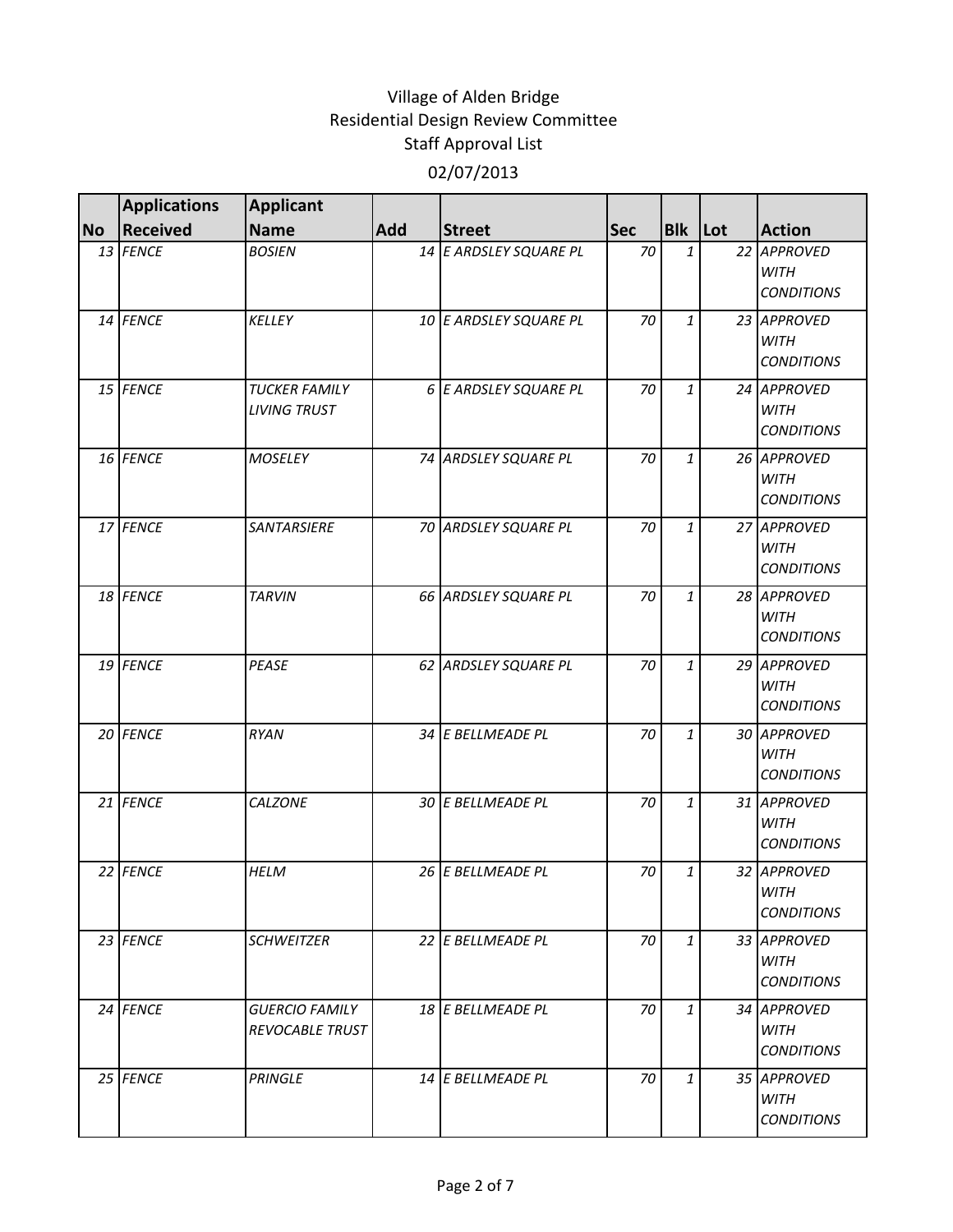|           | <b>Applications</b> | <b>Applicant</b>                    |     |                         |            |              |                                                 |
|-----------|---------------------|-------------------------------------|-----|-------------------------|------------|--------------|-------------------------------------------------|
| <b>No</b> | <b>Received</b>     | <b>Name</b>                         | Add | <b>Street</b>           | <b>Sec</b> | Blk Lot      | <b>Action</b>                                   |
|           | 26 FENCE            | <b>BROWN FAMILY</b><br><b>TRUST</b> |     | 10 E BELLMEADE PL       | 70         | 1            | 36 APPROVED<br><b>WITH</b><br><b>CONDITIONS</b> |
|           | 27 FENCE            | <b>GOBER</b>                        |     | 18 CHESHIRE GLEN CT     | 70         | 1            | 46 APPROVED<br><b>WITH</b><br><b>CONDITIONS</b> |
|           | 28 FENCE            | <b>MURRAY</b>                       |     | 14 CHESHIRE GLEN CT     | 70         | 1            | 47 APPROVED<br><b>WITH</b><br><b>CONDITIONS</b> |
|           | 29 FENCE            | LYNN                                |     | 15 CHESHIRE GLEN CT     | 70         | 1            | 53 APPROVED<br><b>WITH</b><br><b>CONDITIONS</b> |
|           | 30 FENCE            | <b>MENN JR</b>                      | 19  | <b>CHESHIRE GLEN CT</b> | 70         | 1            | 54 APPROVED<br><b>WITH</b><br><b>CONDITIONS</b> |
|           | 31 FENCE            | <b>MCDONOUGH</b>                    |     | 58 W BELLMEADE PL       | 70         | $\mathbf{1}$ | 61 APPROVED<br><b>WITH</b><br><b>CONDITIONS</b> |
|           | 32 FENCE            | <b>COLLINS</b>                      |     | 54 W BELLMEADE PL       | 70         | 1            | 62 APPROVED<br><b>WITH</b><br><b>CONDITIONS</b> |
|           | 33 FENCE            | <b>BOUVETTE</b>                     |     | 50 W BELLMEADE PL       | 70         | 1            | 63 APPROVED<br><b>WITH</b><br><b>CONDITIONS</b> |
|           | 34 FENCE            | GALLA                               |     | 46 W BELLMEADE PL       | 70         | $\mathbf{1}$ | 64 APPROVED<br><b>WITH</b><br><b>CONDITIONS</b> |
|           | 35 FENCE            | <b>MACMILLAN</b>                    | 42  | <b>W BELLMEADE PL</b>   | 70         | 1            | 65 APPROVED<br><b>WITH</b><br><b>CONDITIONS</b> |
|           | 36 FENCE            | <b>DOWNEY</b>                       |     | 67 W ARDSLEY SQUARE PL  | 70         | $\mathbf{1}$ | 68 APPROVED<br>WITH<br><b>CONDITIONS</b>        |
|           | 37 FENCE            | <b>DEVERA</b>                       |     | 71 W ARDSLEY SQUARE PL  | 70         | 1            | 69 APPROVED<br>WITH<br><b>CONDITIONS</b>        |
|           | 38 FENCE            | <b>BROWN</b>                        |     | 75 W ARDSLEY SQUARE PL  | 70         | $\mathbf{1}$ | 70 APPROVED<br><b>WITH</b><br><b>CONDITIONS</b> |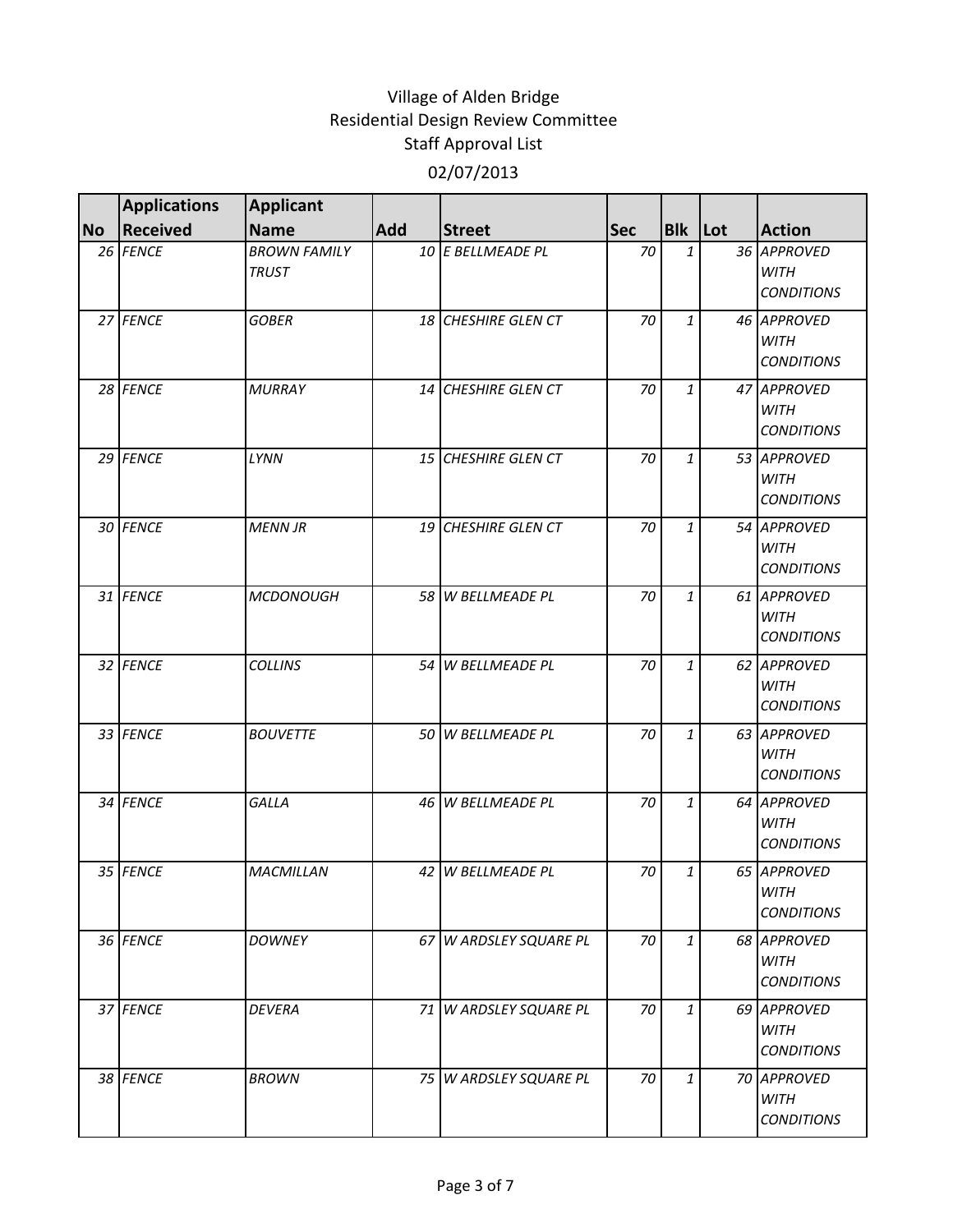|           | <b>Applications</b>              | <b>Applicant</b>  |     |                                     |            |                |                                                 |
|-----------|----------------------------------|-------------------|-----|-------------------------------------|------------|----------------|-------------------------------------------------|
| <b>No</b> | <b>Received</b>                  | <b>Name</b>       | Add | <b>Street</b>                       | <b>Sec</b> | Blk Lot        | <b>Action</b>                                   |
|           | 39 FENCE                         | <b>DELGADO</b>    |     | 79 W ARDSLEY SQUARE PL              | 70         | 1              | 71 APPROVED<br><b>WITH</b><br><b>CONDITIONS</b> |
|           | 40 FENCE                         | <b>HOWARD</b>     |     | 87 W ARDSLEY SQUARE PL              | 70         | 1              | 73 APPROVED<br><b>WITH</b><br><b>CONDITIONS</b> |
|           | 41 FENCE                         | KITTRELL          |     | 91 W ARDSLEY SQUARE PL              | 70         | 1              | 74 APPROVED<br><b>WITH</b><br><b>CONDITIONS</b> |
|           | 42 FENCE                         | <b>WUSTMAN</b>    |     | 99 W ARDSLEY SQUARE PL              | 70         | 1              | 76 APPROVED<br><b>WITH</b><br><b>CONDITIONS</b> |
|           | 43 FENCE                         | <b>TOWNSEND</b>   |     | 103 ASCOT WAY                       | 70         | 1              | 77 APPROVED<br><b>WITH</b><br><b>CONDITIONS</b> |
|           | 44 FENCE                         | <b>TAYLOR</b>     |     | 107 ASCOT WAY                       | 70         | $\mathbf{1}$   | 78 APPROVED<br><b>WITH</b><br><b>CONDITIONS</b> |
|           | 45 FENCE                         | <b>GOFF</b>       |     | 110 N TAYLOR POINT DR               | 13         | $\mathbf{1}$   | 42 APPROVED<br><b>WITH</b><br><b>CONDITIONS</b> |
|           | 46 FENCE                         | <b>LINEBARGER</b> |     | 106 THISTLE BROOK PL                | 13         | 1              | 41 APPROVED<br><b>WITH</b><br><b>CONDITIONS</b> |
|           | 47 POWER<br><b>GENERATOR</b>     | <b>COLEMAN JR</b> |     | 30 WINTERGREEN TRL                  | 48         | 1              | 37 APPROVED<br><b>WITH</b><br><b>CONDITIONS</b> |
|           | 48 STORAGE SHED                  | WEST              |     | 59 N FLICKERING SUN CIR             | 93         | 2              | 16 APPROVED                                     |
|           | 49 BASKETBALL GOAL PENNINGTON JR |                   |     | 83 E FAIRBRANCH CIR                 | 44         | $\overline{2}$ | 9 APPROVED<br><b>WITH</b><br><b>CONDITIONS</b>  |
|           | 50 POWER<br><b>GENERATOR</b>     | LANEY             |     | 91 S HAWTHORNE HOLLOW<br><b>CIR</b> | 86         | $\overline{a}$ | 11 APPROVED<br>WITH<br><b>CONDITIONS</b>        |
|           | 51 WINDOW A/C<br><b>UNIT</b>     | <b>CARLSON</b>    |     | 79 IN MERRYWEATHER CIR              | 82         | $\mathbf{1}$   | 54 APPROVED                                     |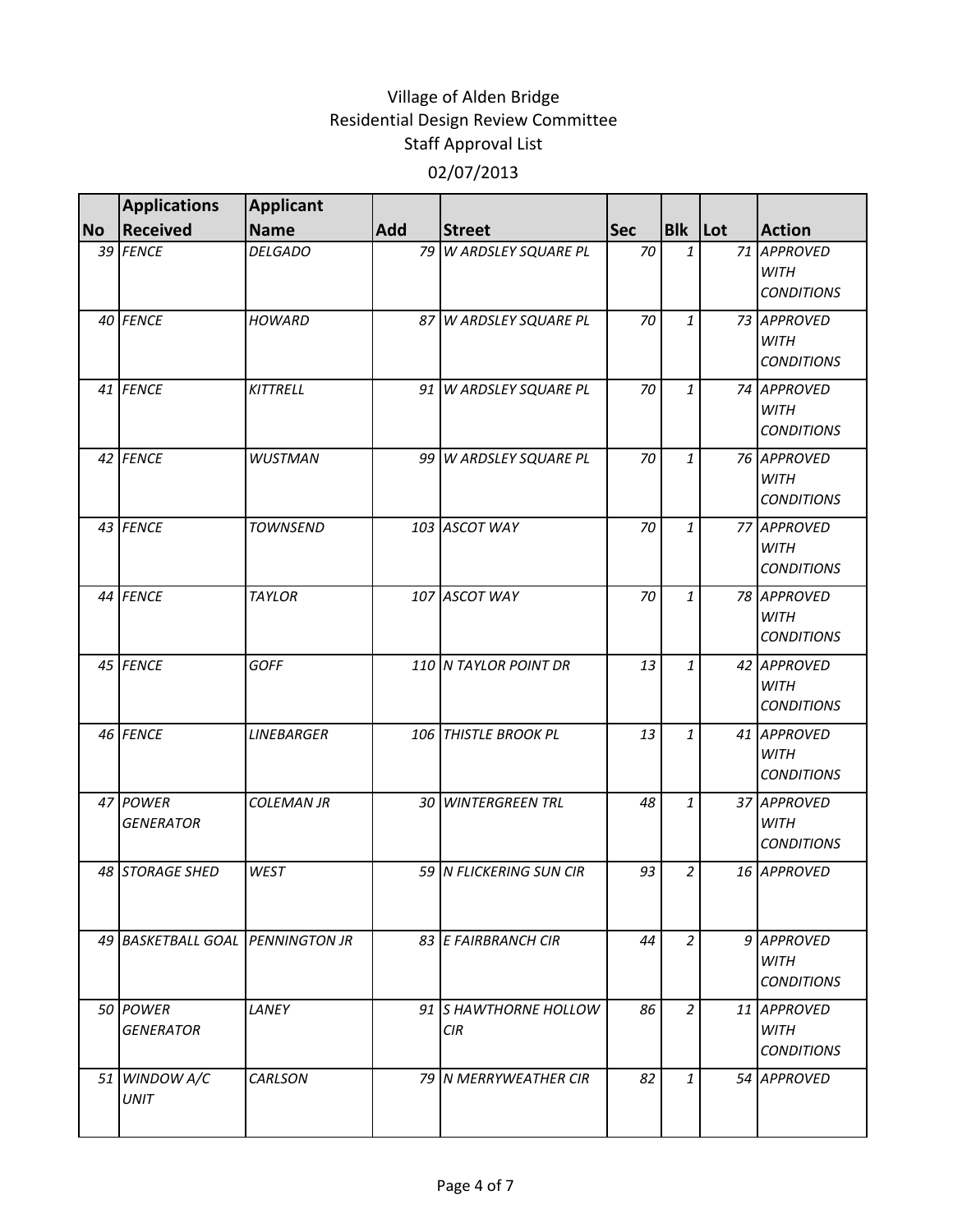|           | <b>Applications</b>             | <b>Applicant</b>                            |                 |                          |            |                |                                                 |
|-----------|---------------------------------|---------------------------------------------|-----------------|--------------------------|------------|----------------|-------------------------------------------------|
| <b>No</b> | <b>Received</b>                 | <b>Name</b>                                 | <b>Add</b>      | <b>Street</b>            | <b>Sec</b> | Blk Lot        | <b>Action</b>                                   |
|           | 52 ROOF                         | <b>WRIGHT</b>                               |                 | 6 HOLLYLAUREL DR         | 16         | 1              | 54 APPROVED                                     |
|           | 53 FENCE                        | <b>MOGEE</b>                                |                 | 35 WINTERGREEN TRL       | 48         | $\overline{2}$ | 2 APPROVED<br><b>WITH</b><br><b>CONDITIONS</b>  |
|           | 54 FENCE                        | PAGAN                                       |                 | 39 WINTERGREEN TRL       | 48         | $\overline{a}$ | 2 APPROVED<br><b>WITH</b><br><b>CONDITIONS</b>  |
|           | 55 FENCE                        | <b>LUNSFORD</b>                             |                 | 51 WINTERGREEN TRL       | 48         | $\overline{a}$ | 3 APPROVED<br><b>WITH</b><br><b>CONDITIONS</b>  |
|           | 56 FENCE                        | <b>GREEN</b>                                |                 | 55 WINTERGREEN TRL       | 48         | $\overline{a}$ | 4 APPROVED<br><b>WITH</b><br><b>CONDITIONS</b>  |
|           | 57 FENCE                        | <b>HASKIN</b>                               |                 | 59 WINTERGREEN TRL       | 48         | $\overline{2}$ | 5 APPROVED<br><b>WITH</b><br><b>CONDITIONS</b>  |
|           | 58 FENCE                        | <b>HAUB</b>                                 |                 | 63 WINTERGREEN TRL       | 48         | $\overline{2}$ | 6 APPROVED<br><b>WITH</b><br><b>CONDITIONS</b>  |
|           | 59 FENCE                        | <b>CANDEA</b>                               |                 | 67 WINTERGREEN TRL       | 48         | $\overline{a}$ | 7 APPROVED<br><b>WITH</b><br><b>CONDITIONS</b>  |
|           | 60 TREE REMOVAL                 | <b>SANCHEZ</b>                              |                 | 95 N SILVER CRESCENT CIR | 1          | $\overline{c}$ | 58 APPROVED<br><b>WITH</b><br><b>CONDITIONS</b> |
|           | 61 COLOR                        | <b>DOWNING</b>                              |                 | 90 N FLICKERING SUN CIR  | 93         | 1              | 69 APPROVED                                     |
|           | 62 PERGOLA                      | <b>REGIER FAMILY</b><br><b>LIVING TRUST</b> |                 | 15 BETONY PL             | 44         | $\mathbf{1}$   | 38 APPROVED<br><b>WITH</b><br><b>CONDITIONS</b> |
|           | 63 SUMMER KITCHEN REGIER FAMILY | <b>LIVING TRUST</b>                         |                 | 15 BETONY PL             | 44         | $\mathbf{1}$   | 38 APPROVED<br>WITH<br><b>CONDITIONS</b>        |
|           | 64 WATERFALL                    | <b>BOWDEN</b>                               | 11 <sup>1</sup> | <b>GRAND BAYOU PL</b>    | 33         | $\overline{2}$ | 32 APPROVED<br><b>WITH</b><br><b>CONDITIONS</b> |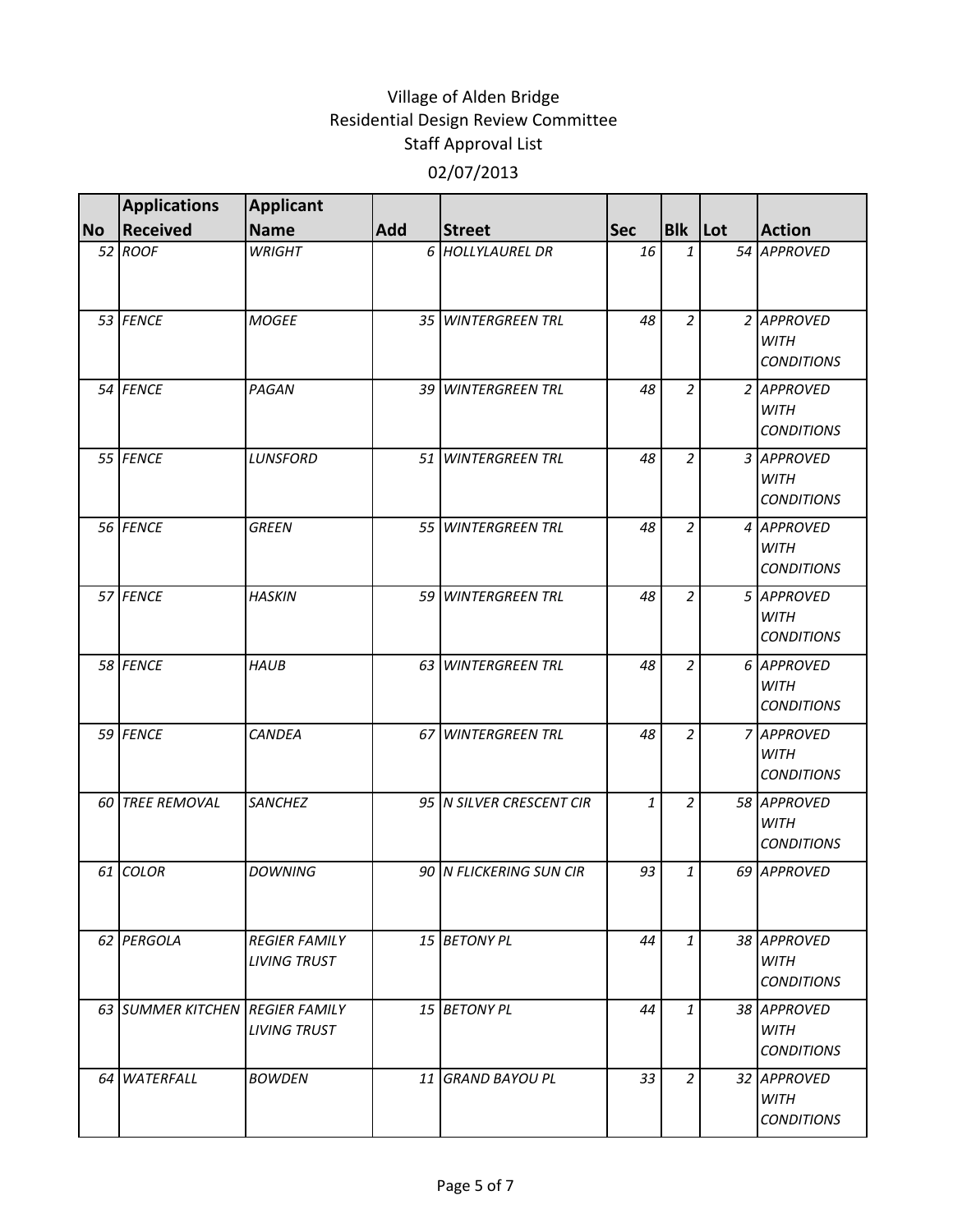|           | <b>Applications</b>      | <b>Applicant</b>  |            |                         |            |                |                                                 |
|-----------|--------------------------|-------------------|------------|-------------------------|------------|----------------|-------------------------------------------------|
| <b>No</b> | <b>Received</b>          | <b>Name</b>       | <b>Add</b> | <b>Street</b>           | <b>Sec</b> | Blk Lot        | <b>Action</b>                                   |
|           | 65 SUMMER KITCHEN BOWDEN |                   | 11         | <b>GRAND BAYOU PL</b>   | 33         | $\overline{a}$ | 32 APPROVED                                     |
|           | 66 PATIO                 | <b>BOWDEN</b>     | 11         | <b>GRAND BAYOU PL</b>   | 33         | $\overline{2}$ | 32 APPROVED                                     |
|           | 67 COLOR                 | <b>DARBYSHIRE</b> |            | 7 EASTWOOD PL           | 33         | $\mathbf{1}$   | 52 APPROVED                                     |
|           | 68 POOL                  | <b>BARRASS</b>    |            | 83 N WESTWINDS CIR      | 67         | $\overline{a}$ | 26 APPROVED<br><b>WITH</b><br><b>CONDITIONS</b> |
|           | 69 FENCE                 | <b>BARRASS</b>    |            | 83 N WESTWINDS CIR      | 67         | $\overline{a}$ | 26 APPROVED<br><b>WITH</b><br><b>CONDITIONS</b> |
|           | 70 FENCE                 | LEE               |            | 102 THISTLE BROOK PL    | 13         | $\mathbf{1}$   | 40 APPROVED<br><b>WITH</b><br><b>CONDITIONS</b> |
|           | 71 WALKWAY               | <b>LINEBARGER</b> |            | 106 THISTLE BROOK PL    | 13         | 1              | 41 APPROVED                                     |
|           | 72 FENCE                 | <b>DRAKE</b>      |            | 42 E WHISTLERS BEND CIR | 81         | $\mathbf{1}$   | 30 APPROVED<br><b>WITH</b><br><b>CONDITIONS</b> |
|           | 73 FENCE                 | <b>JAMESON</b>    |            | 6 TAUPEWOOD PL          | 74         | $\overline{3}$ | 39 APPROVED<br><b>WITH</b><br><b>CONDITIONS</b> |
|           | 74 DETACHED<br>GARAGE    | <b>JAMESON</b>    |            | 6 TAUPEWOOD PL          | 74         | 3              | 39 APPROVED<br><b>WITH</b><br><b>CONDITIONS</b> |
|           | 75 BREEZEWAY             | <b>JAMESON</b>    |            | 6 TAUPEWOOD PL          | 74         | 3              | 39 APPROVED<br><b>WITH</b><br><b>CONDITIONS</b> |
|           | 76 TREE REMOVAL          | EPPLER            |            | 27 S DOWNY WILLOW CIR   | 60         | $\mathbf{1}$   | 7 APPROVED<br><b>WITH</b><br><b>CONDITIONS</b>  |
|           | 77 FENCE                 | <b>COLLINS</b>    |            | 54 W BELLMEADE PL       | 70         | $\mathbf{1}$   | 62 APPROVED                                     |